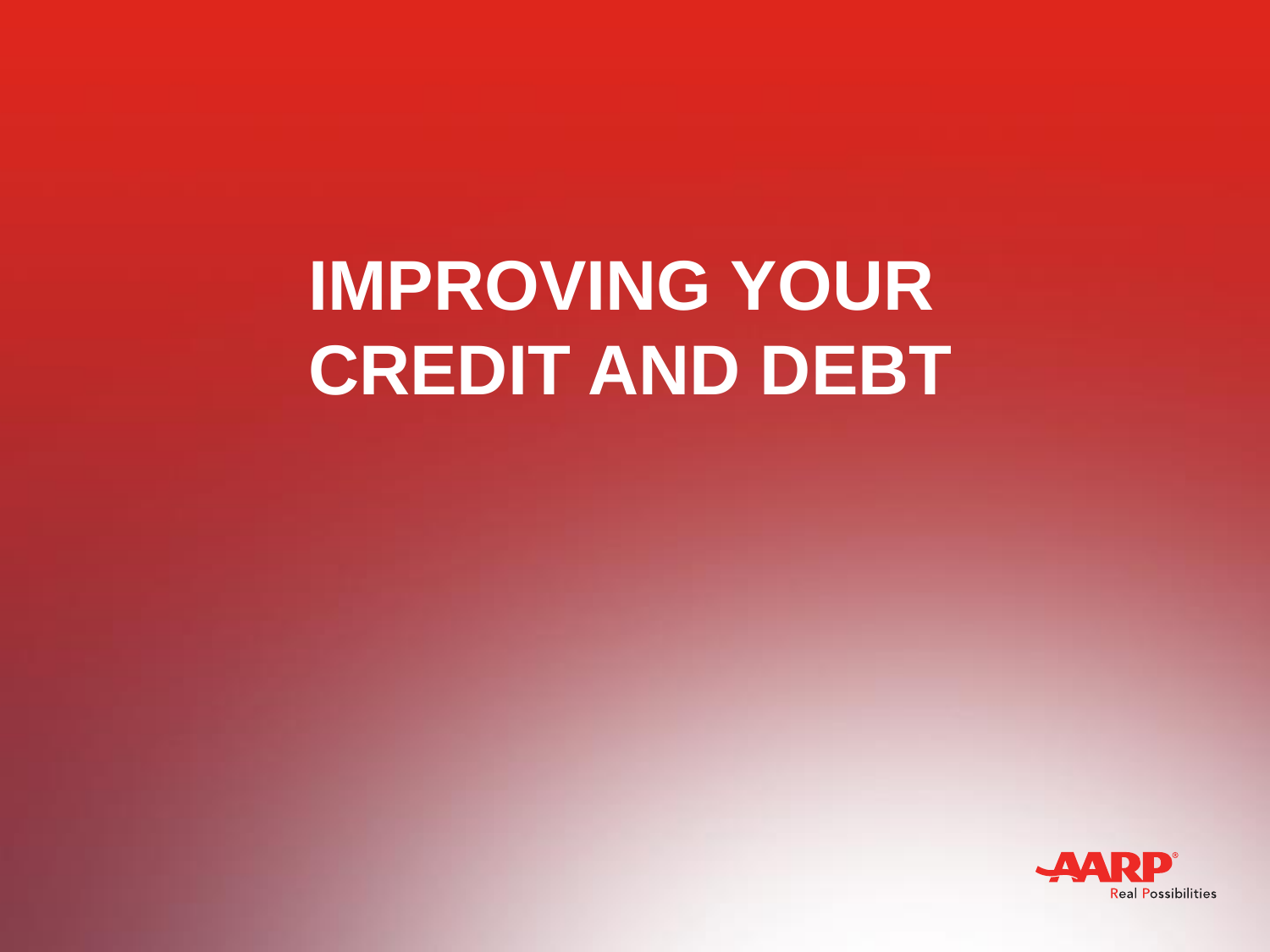### **Agenda**

- $\triangleright$  The overall credit and debt problem in America
- ➢ Credit Reform
- $\triangleright$  How credit and debt affect your life
- ➢ Your credit reports and score
- $\triangleright$  Credit history and how to check credit reports
- ➢ How to Clean Up Your Credit
- ➢ Managing Debt
- ➢ Q&A from you



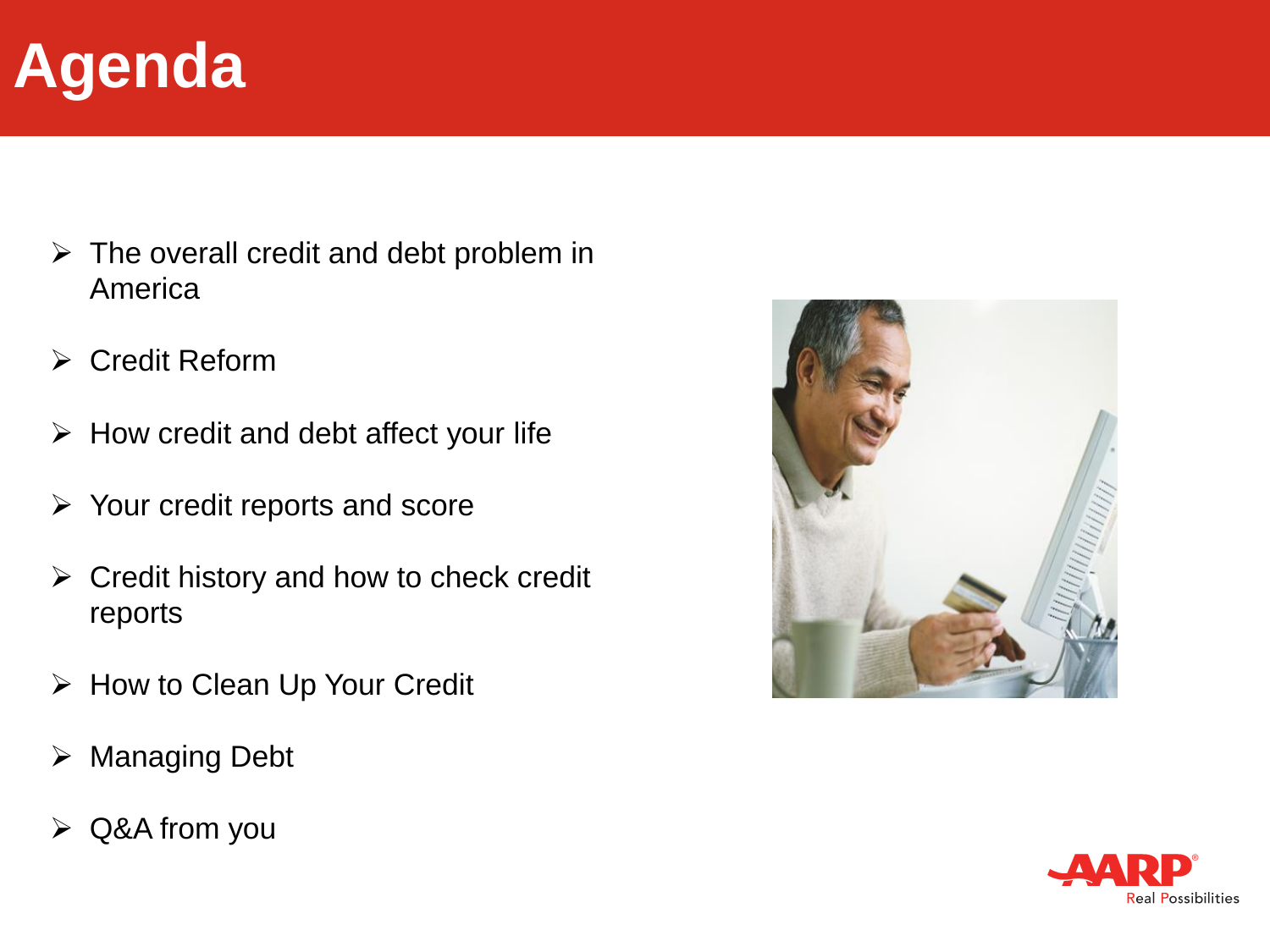#### **The Credit & Debt Problem**

Americans are loaded with credit-card debt. The average American household with at least one credit card has nearly \$15,950 in credit-card debt (in 2012), according to **CreditCards.com**, and the average interest rate runs in the mid- to high teens at any given time



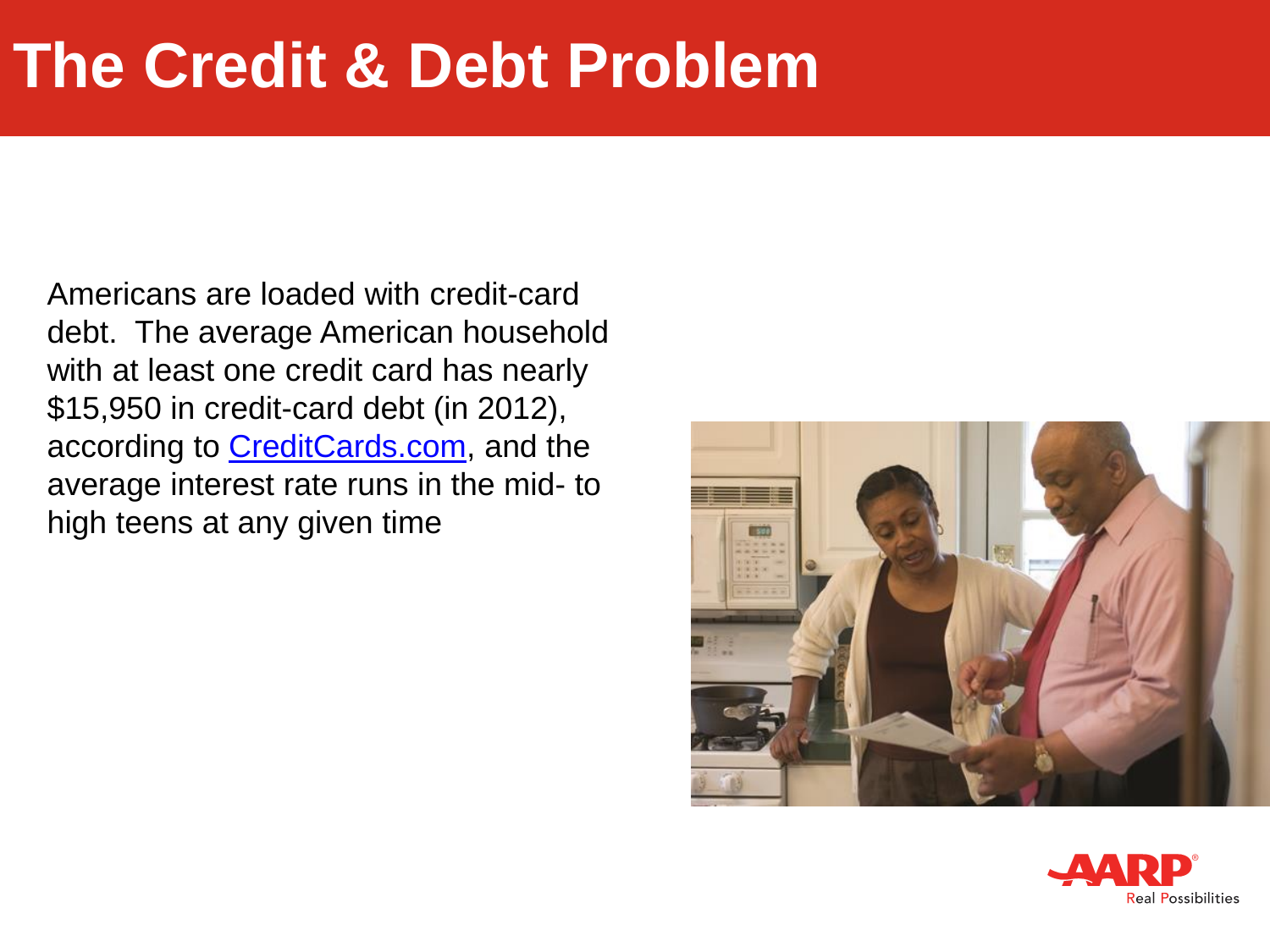### **Credit Card Reform**

#### **New credit card rules from the Federal Reserve**

New Rules:

- $\triangleright$  ... limit late payment fees
- ➢ …abolish inactivity fees
- ➢ …force credit card companies to tell you why they increase your APR
- $\triangleright$  ... abolish being charged more than one fee for a single transaction that violates your cardholder agreement
- ➢ …insist your credit card company must reevaluate an increased APR every 6 months



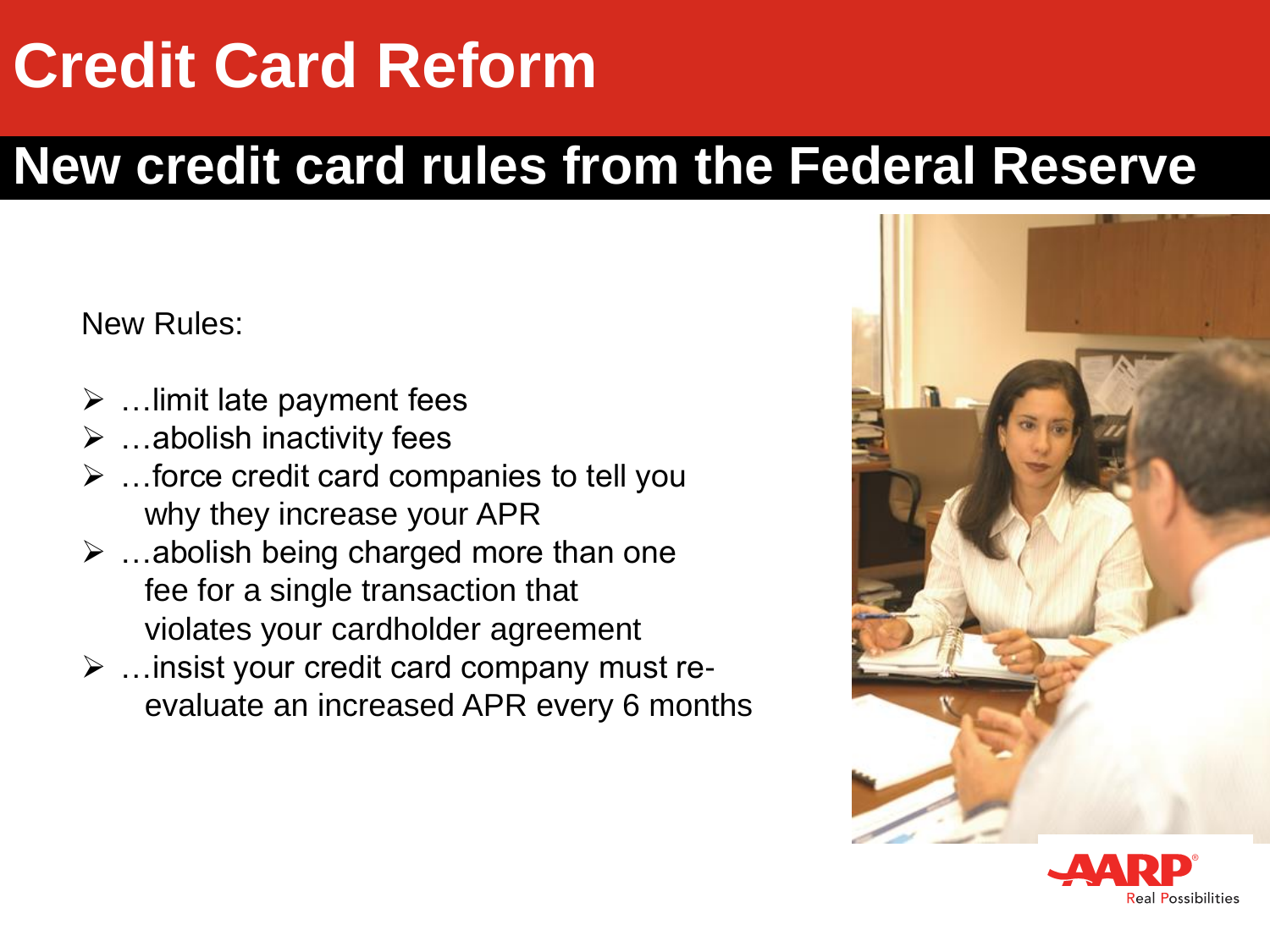### **How Credit & Debt Impact Your Life**

#### **The importance of having good credit**

- ➢ Lower cost mortgage loans
- ➢ Lower cost automobile interest rates
- $\triangleright$  Ability to secure needed credit



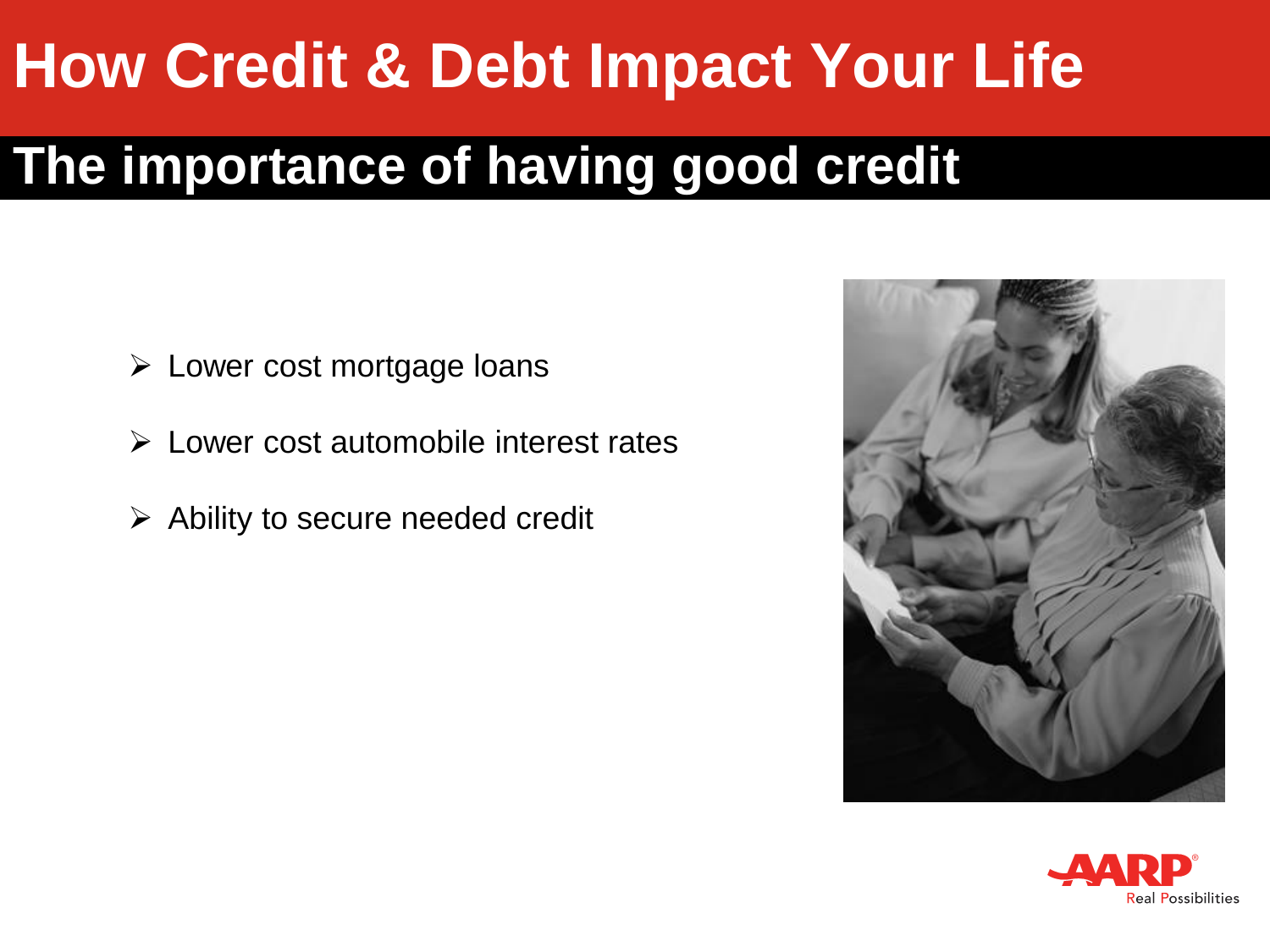### **Your Credit Report**

#### **A photo of you - financially**

- Snapshot of your financial life
- List of credit inquiries tell you who checks to see if you are a good credit risk



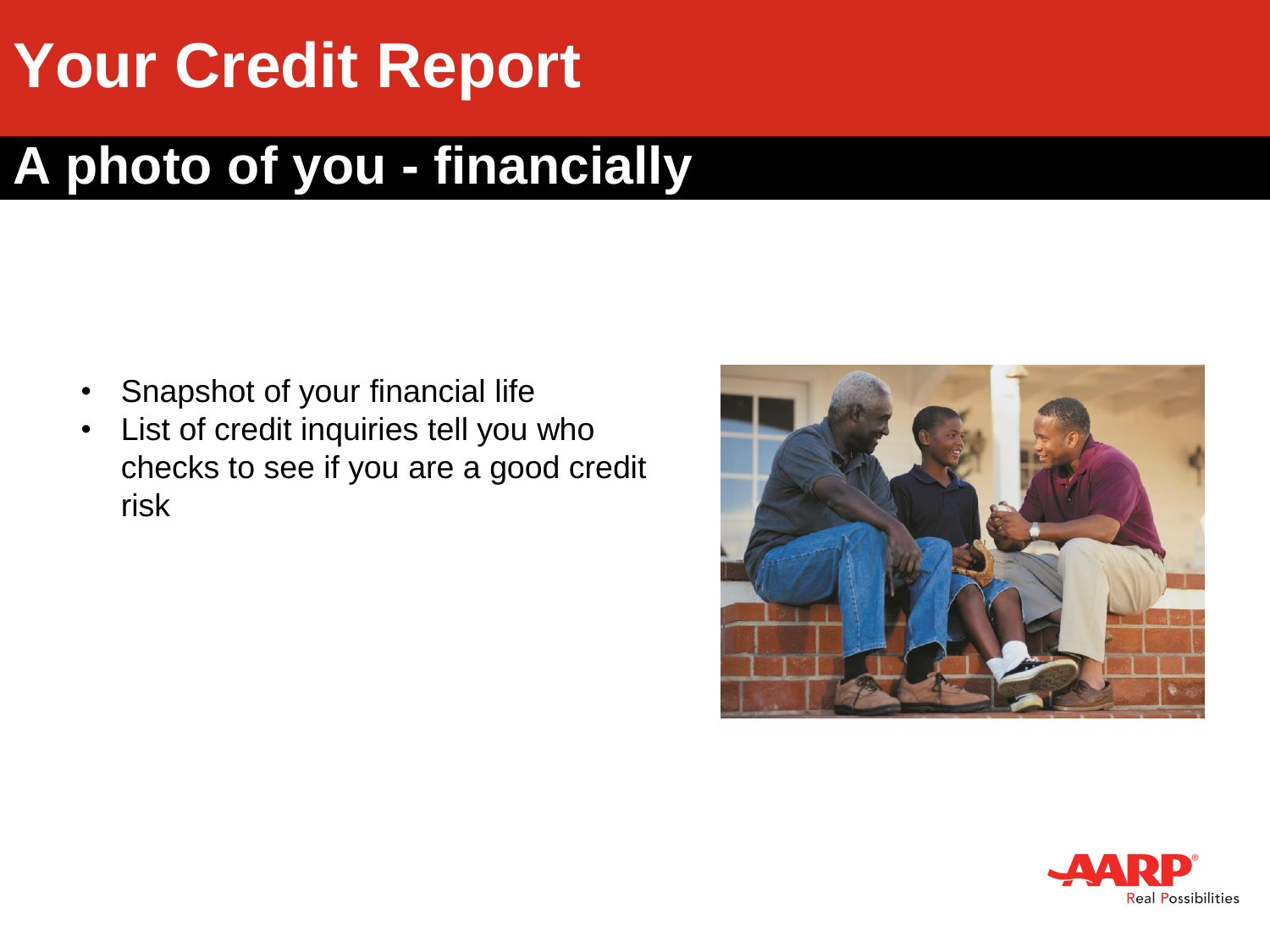### **Your Credit Score**

#### **How is it determined?**

- 35% payment history
- 30% amount of debt owed
- 15% length of credit history
- 10% new requests for credit
- 10% other factors/types of credit
- Lenders use a FICO score, other scoring models for decisions and interest rates



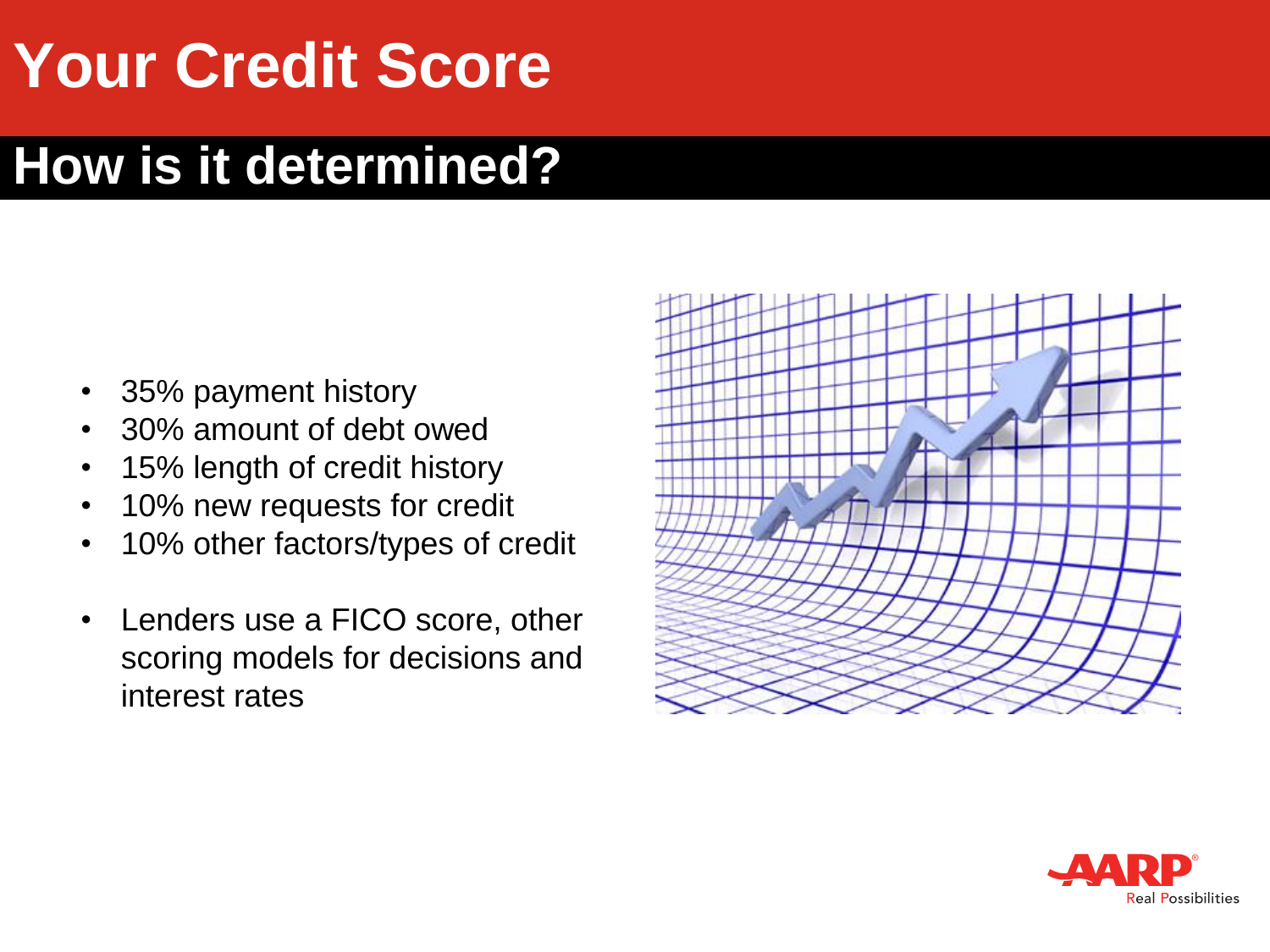### **Why should you care?**

- A variety of sources can request access to credit history
- Low credit scores reflection of too much debt – a roadblock to long-term financial security
- Credit report can help keep an eye out for fraud



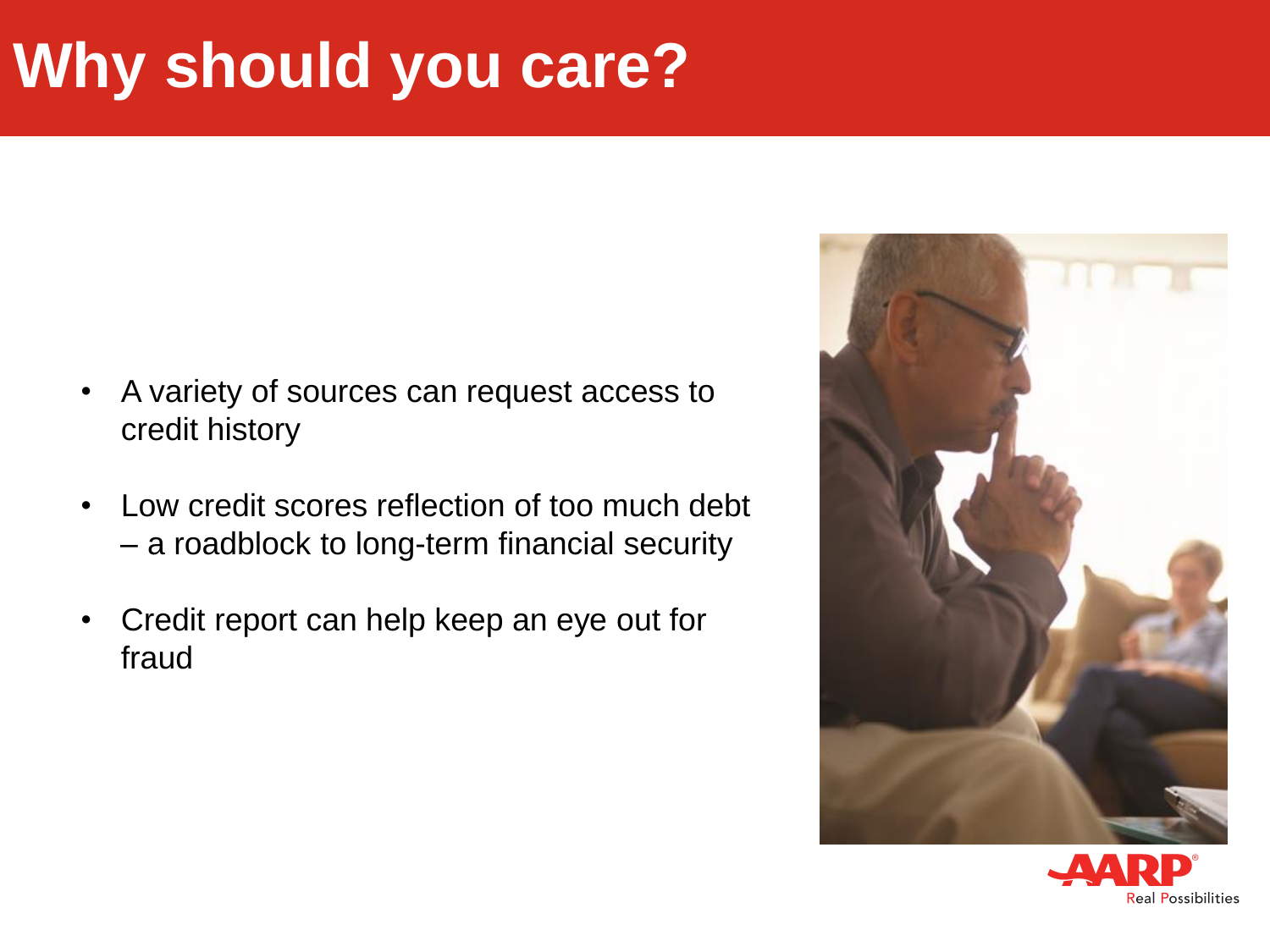#### Annualcreditreport.com

You are legally entitled to one free report from each of the three reporting companies every year –Equifax, Experian, and Transunion.



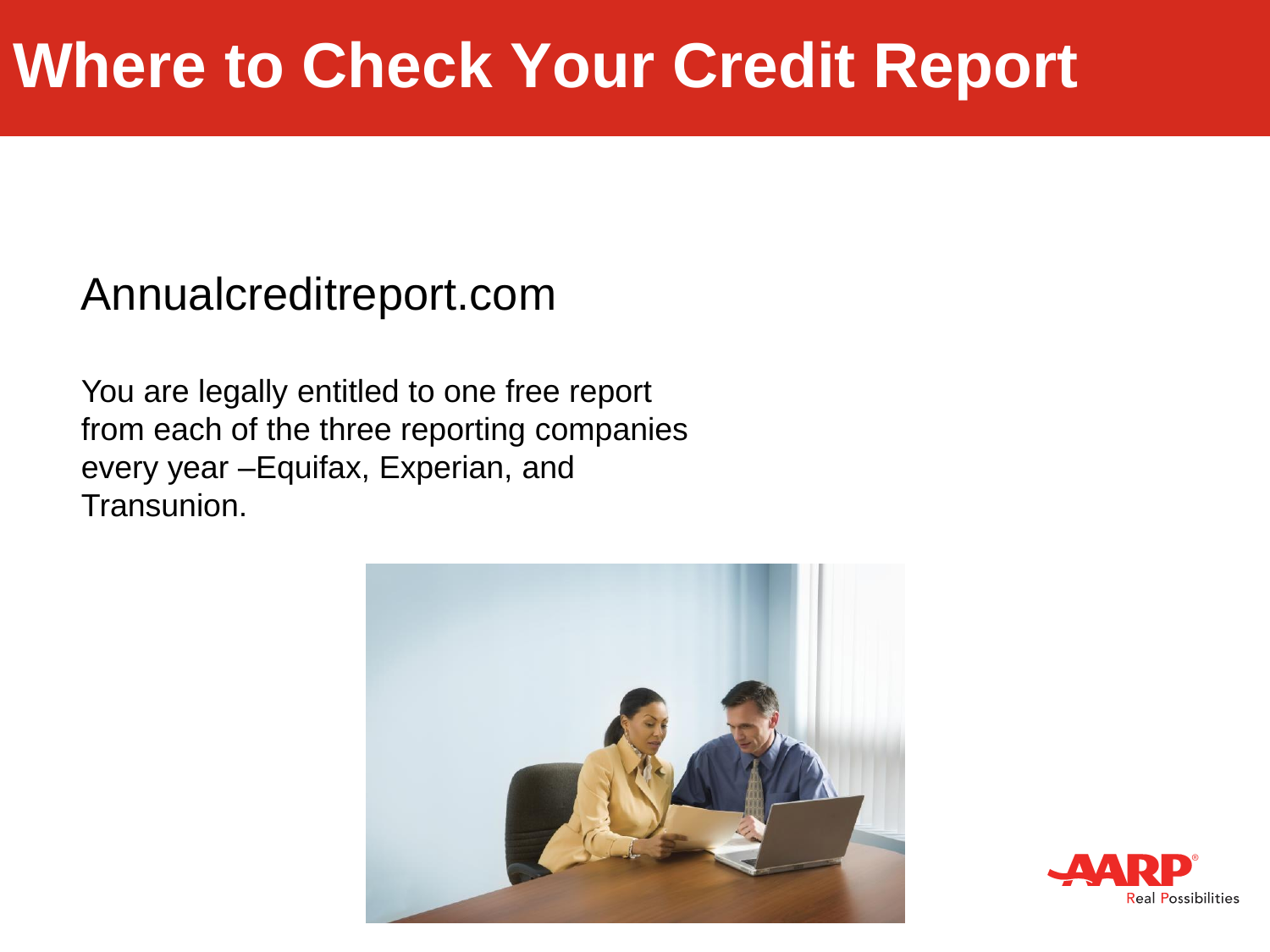#### **How to Read Your Credit Report**

- ➢ Under Personal Information, be sure that your name, address, Social Security number, and date of birth are all correct, down to the letter and number.
- $\triangleright$  In the Credit Account section, be sure that the accounts both active and closed – actually belong to you.
- $\triangleright$  The Inquiries section will show the applications for credit that you've made, and will also show when others check your credit.
- $\triangleright$  Finally, the section on Public Records will include tax liens, bankruptcies, foreclosures, and court judgments. Be sure that these are actually yours.

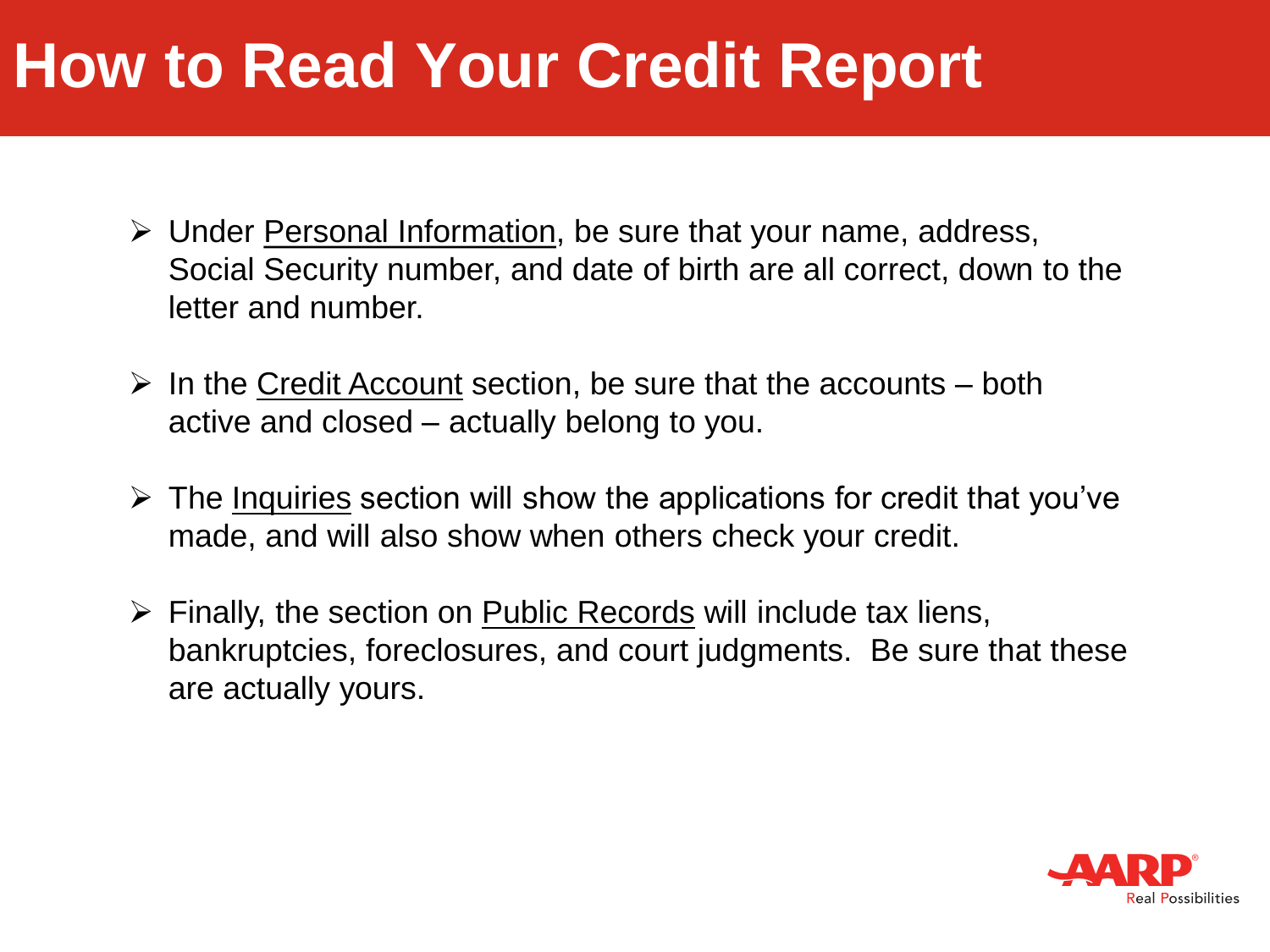### **Clean up Your Credit Card Debt**

- ➢ Sloan Center on Aging & Work at Boston College found that 30 percent of workers age 55-plus had more in credit card debt than retirement savings.
- $\triangleright$  Don't use retirement savings to pay off debt. Instead, look for other ways to reduce expenses.
- ➢ Call the toll-free number on the back of each card and ask for a lower rate
- $\triangleright$  Pay the minimum amount on each of your cards except the one with the highest interest rate — on that one pay as much extra as you can.
- ➢ Call the National Foundation for Credit Counseling at 1-800-388- 2227 to find an accredited counselor in your area to help you with repayment strategies.

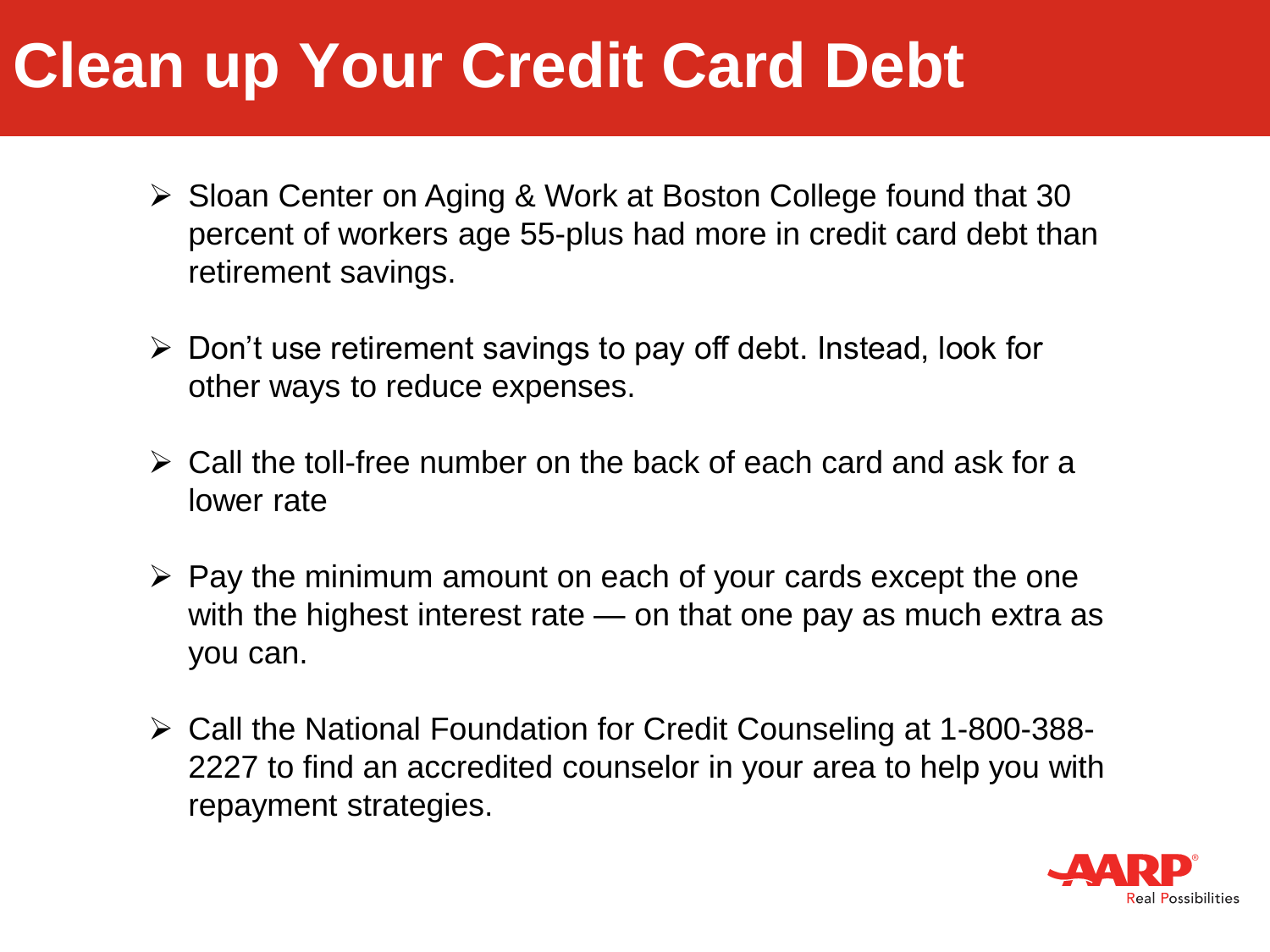### **Pay Off High Interest Rates**

#### **High rate debt goes first**

- $\triangleright$  Store brand cards could be higher than Visa, MasterCard, etc.
- ➢ "Default" interest rates



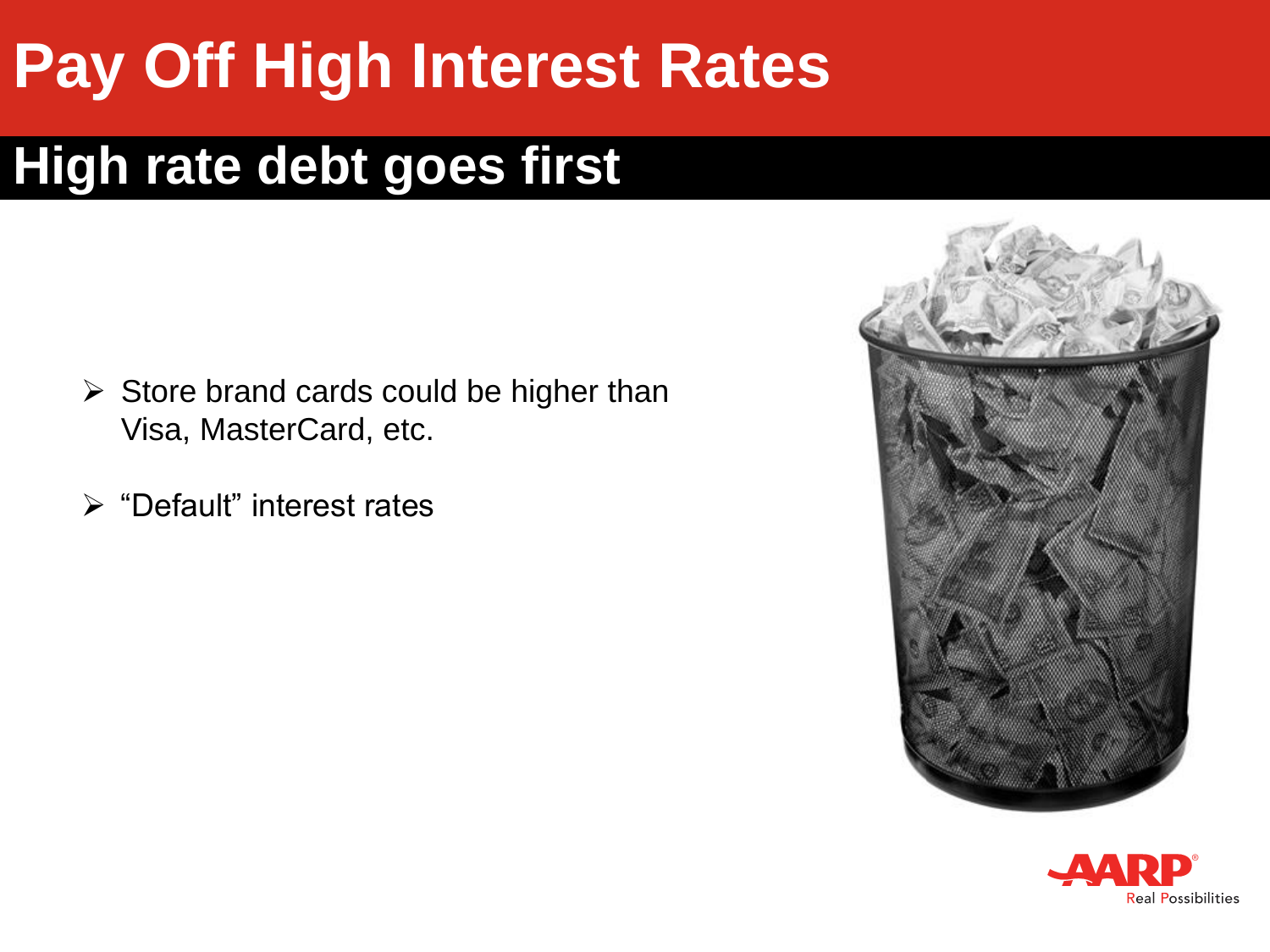### **High Dollar Balances**

#### **Shift focus to the balance**

- $\triangleright$  Focus on the cards with the highest dollar balances
- $\triangleright$  Instead of looking at the interest rate, shift the focus to the highest dollar balance and pay it down.



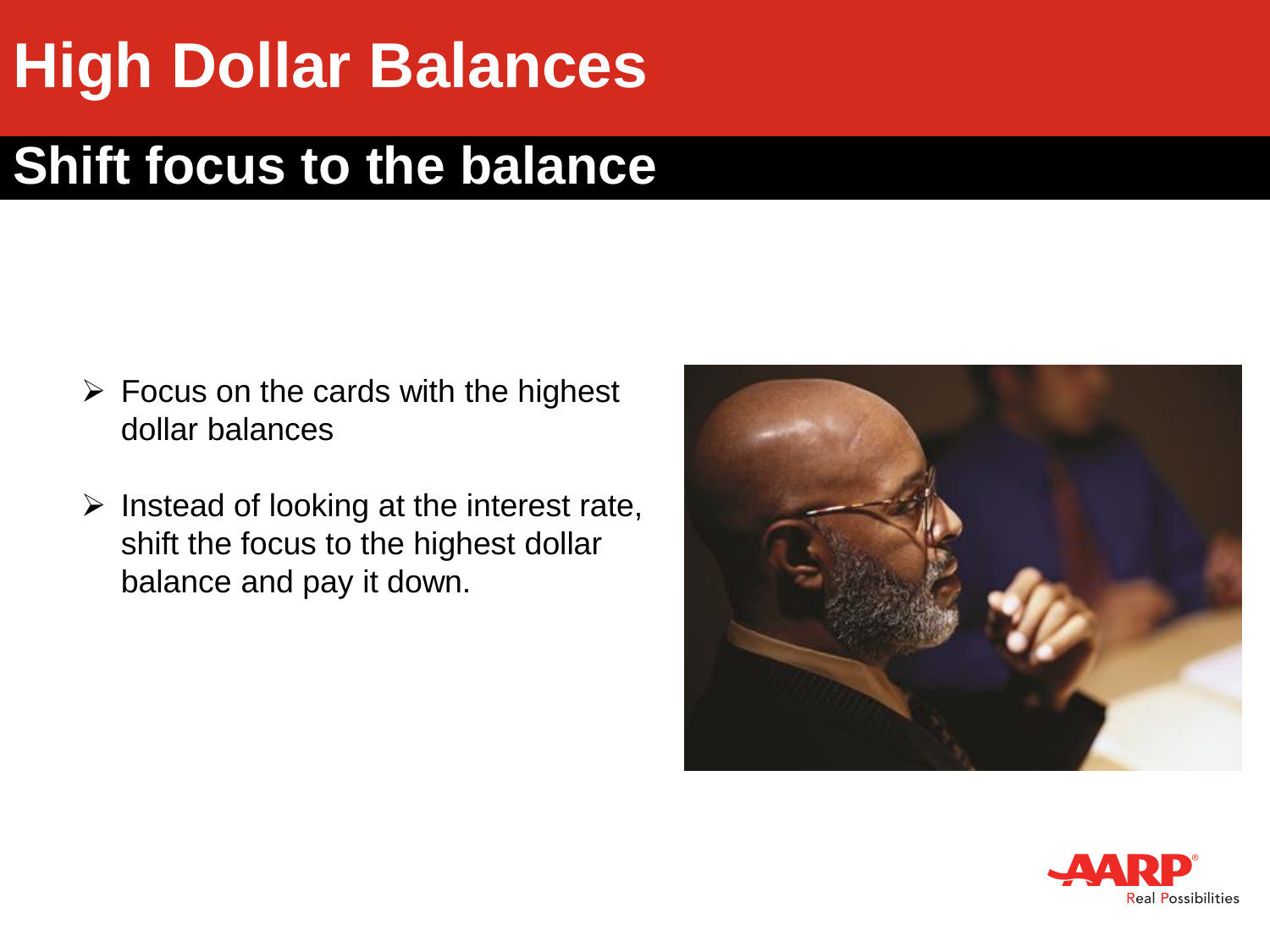#### **Relief from Multiple Accounts**

 $\triangleright$  Choose to focus on the cards with the lowest dollar balance



FROTO JOE RAEDLE/GETTY IMAGES

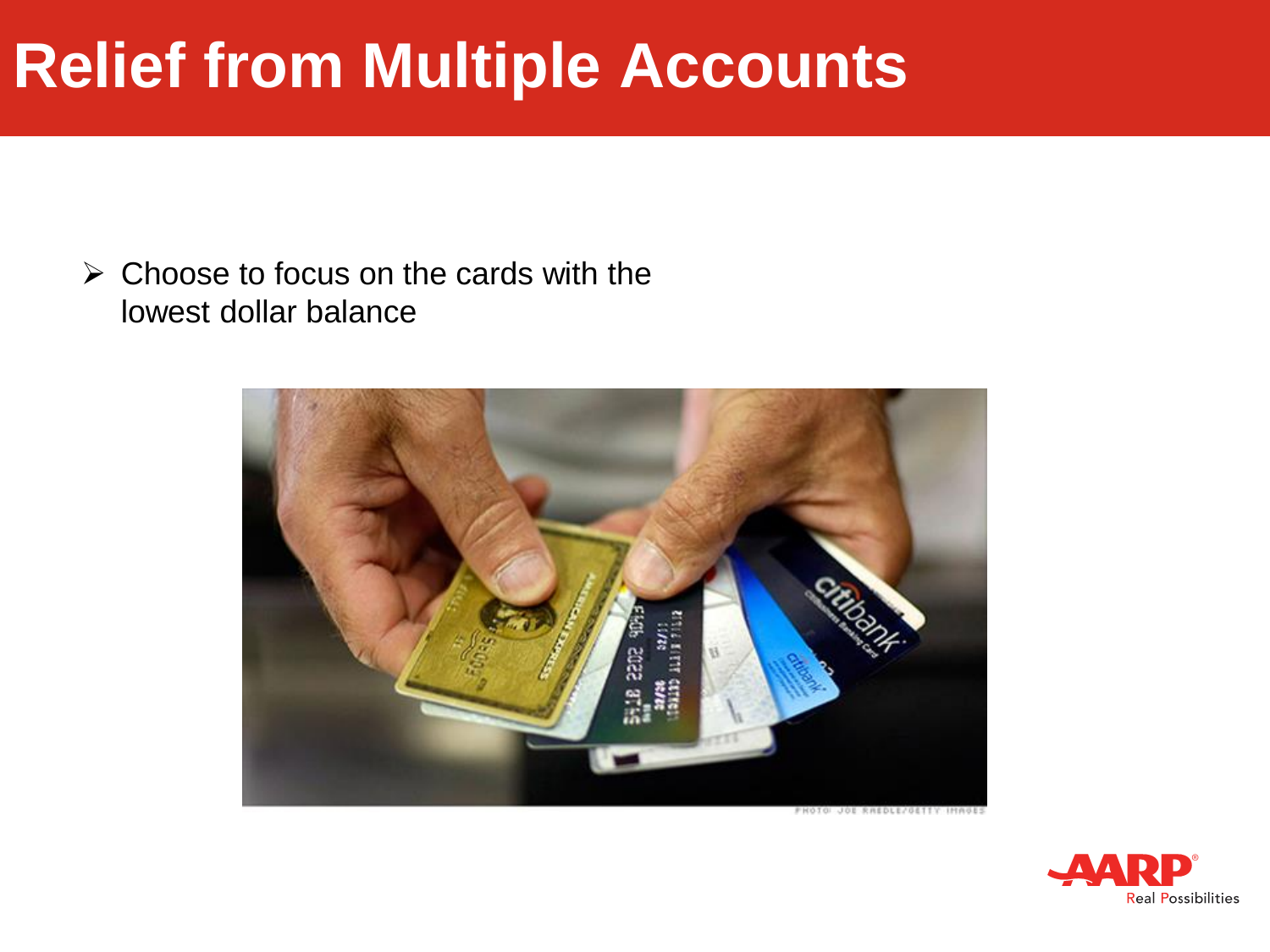## **Managing Debt**

#### **Types of Debt: Good and Bad**

- ➢ Mortgage
- ➢ Home equity loan or line of credit
- ➢ Car loan or personal loan
- ➢ Credit card balance
- ➢ Student Loans



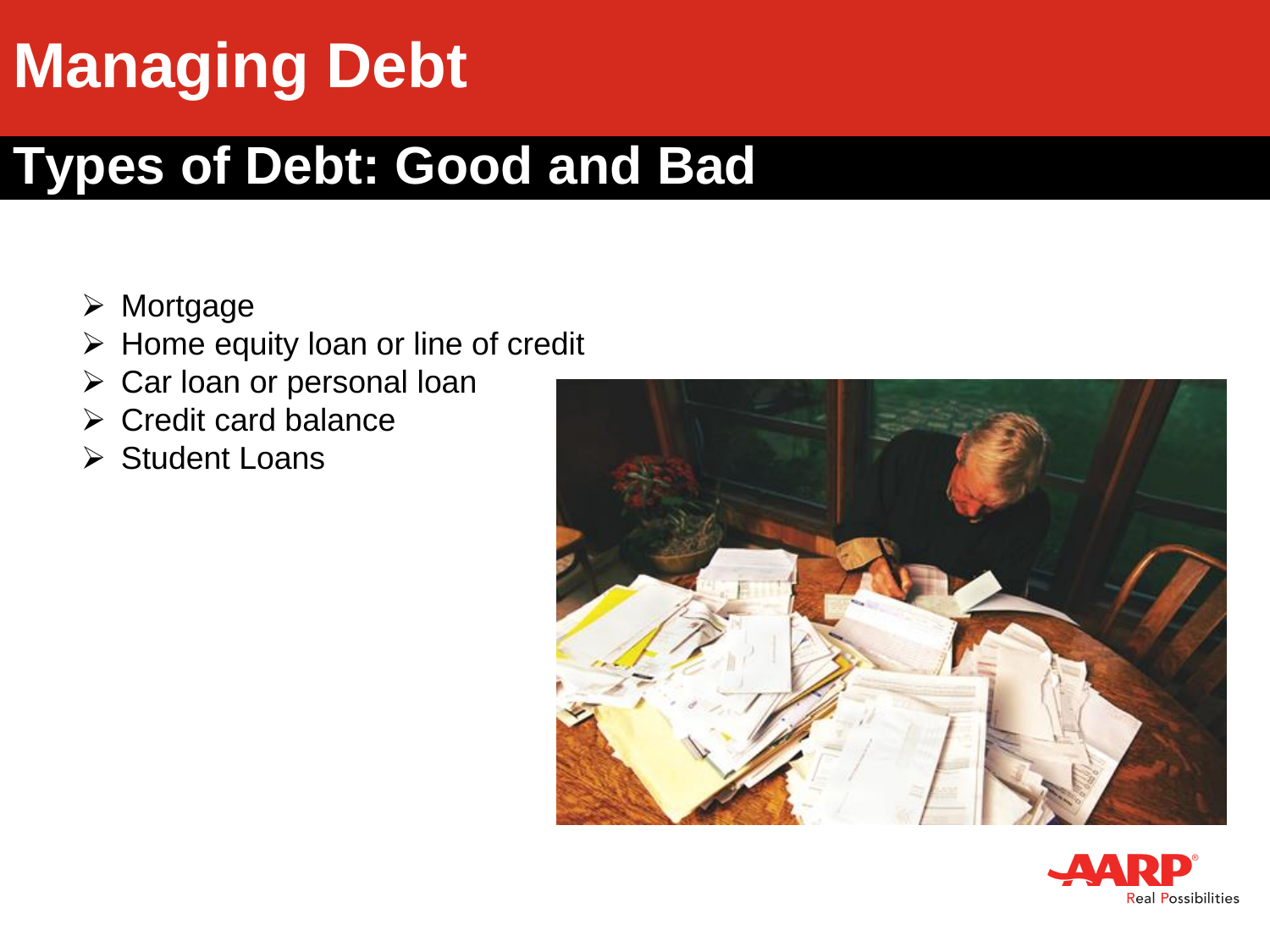### **Warning Signs**

- ➢ Am I spending more than my income on a regular basis?
- ➢ Do I spend more than 20 percent of my monthly income on debt other than my mortgage?
- ➢ Do I carry a balance on at least one credit card?
- $\triangleright$  Do I tend to pay only the minimum required on credit card bills?
- ➢ Have I maxed out any credit cards?
- ➢ Do I borrow money from one credit card to pay on another one?

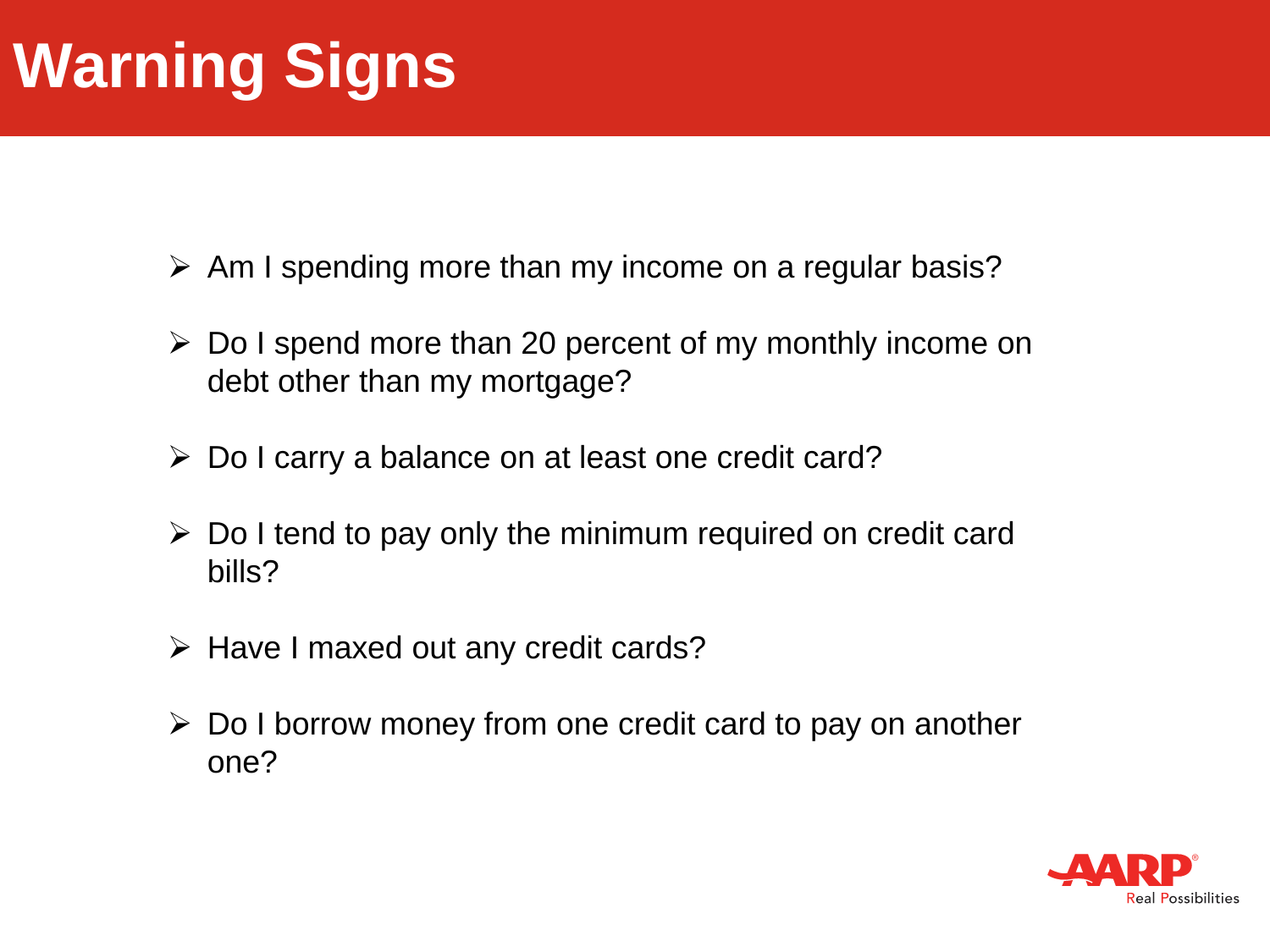### **Add up Your Debt**

- $\triangleright$  Make a list of what you owe, and how much you're paying out each month.
- ➢ Mortgage—An adjustable rate mortgage (ARM) for example, can go up on a schedule that you agreed to when you took the mortgage.
- $\triangleright$  Auto loan—The finance charge is usually a fixed rate.
- ➢ Home equity loan or line of credit—Your home equity loan will have a fixed interest rate, but if you have a Home Equity Line of Credit (HELOC), the rate may have risen since the last time you looked.
- ➢ Personal loans—Be sure to check the rate on loans you may have from a bank, credit union or other financial institution. Keep up the payments so you don't end up with late fees.
- ➢ Credit cards—Credit card rates can also vary tremendously.

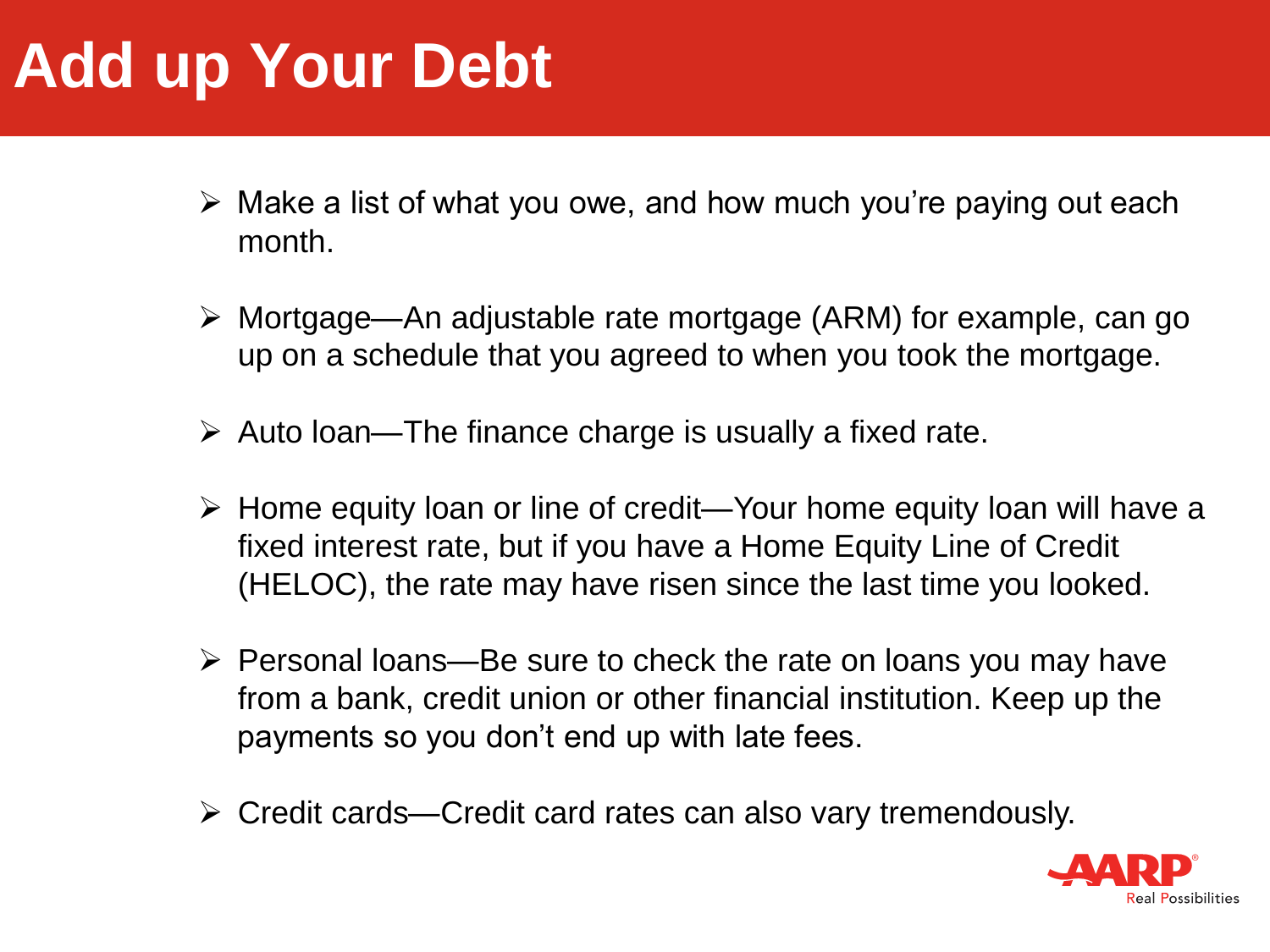### **Preventing More Debt**

#### **Breaking bad habits**

- ➢ Eating out a lot
- $\triangleright$  Driving when there's an option for public transit
- ➢ Living lights and heat on
- ➢ Buying things you don't need
- ➢ Consistently paying with a credit card